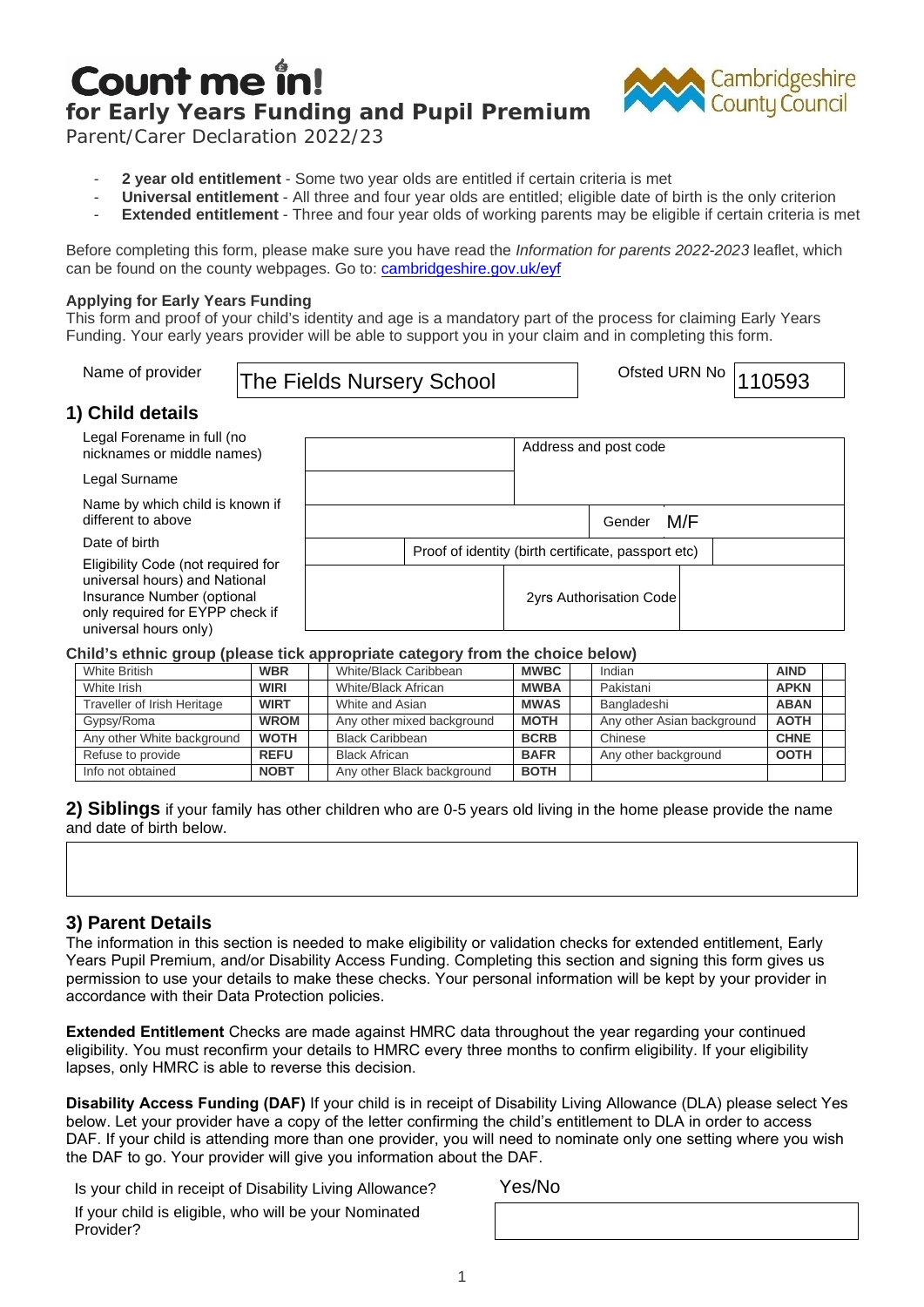**Early Years Pupil Premium (EYPP)** Eligible children will be funded through the provider to support the learning and development needs of the child. If you qualify on an economic basis, information must be the eligible parent/ carer's details. Optional information not required to receive funding.

| <b>Economic Check details</b>                              | <b>Parent/Carer Details Applicant 1</b> | <b>Parent/Carer Details Applicant 2</b> |
|------------------------------------------------------------|-----------------------------------------|-----------------------------------------|
| Parent/carer's title                                       |                                         |                                         |
| Parent/carer's full name                                   |                                         |                                         |
| National Insurance or NASS No.                             |                                         |                                         |
| Parent/carer's Date of Birth                               |                                         |                                         |
| Parent/carer's telephone No.                               |                                         |                                         |
| Address including post code<br>(if different from child's) |                                         |                                         |

### *Other qualifying criteria for EYPP*

Please tick and complete if you are able to let us know if the child meets one of these criteria. Your provider may ask to see legal documentation so that they can obtain the funding for your child.

 $\Box$  Currently in care, state which Local Authority  $\rightarrow$ 

 $\Box$  Previously in care in England or Wales

 $\Box$  Has been adopted from care in England or Wales

 $\Box$  Has left care under a special guardianship order or residence order in England or Wales

**4) Setting and attendance details** You will need to agree and complete a form with each setting your child attends. Your child may attend multiple providers but no more than a maximum of two sites in a day. Please refer to the table below to see the maximum hours that can be claimed in each funding period:

|        | Non-stretched                   | <b>Stretched</b>                        |
|--------|---------------------------------|-----------------------------------------|
| Autumn | 210 (14 weeks x max 15hours)    | 182.4 hours (16 weeks x max 11.4 hours) |
| Spring | 165 (11 weeks x max 15 hours)   | 148.2 hours (13 weeks x max 11.4 hours) |
| Summer | 195 (13 weeks x max 15 hours)   | 239.4 hours (21 weeks x max 11.4 hours) |
| Total  | 38 weeks @ 15 hours = 570 hours | 50 weeks @ 11.4 hours = 570 hours       |

Please provide the number of hours you will claim as free hours for *both* universal and extended entitlement with each childcare provision your child attends. You and your provider must note any changes you make to your claim/s throughout the year using the *Supplementary claim* sheet if more space is needed.

|                        | This provision | 2 <sup>nd</sup> additional | 3 <sup>rd</sup> additional | Total hours (add |
|------------------------|----------------|----------------------------|----------------------------|------------------|
|                        |                | provision                  | provision                  | all provisions)  |
| Autumn                 |                |                            |                            |                  |
| <b>Universal Hours</b> |                |                            |                            |                  |
| <b>Extended Hours</b>  |                |                            |                            |                  |
| <b>Spring</b>          |                |                            |                            |                  |
| <b>Universal Hours</b> |                |                            |                            |                  |
| <b>Extended Hours</b>  |                |                            |                            |                  |
| <b>Summer</b>          |                |                            |                            |                  |
| <b>Universal Hours</b> |                |                            |                            |                  |
| <b>Extended Hours</b>  |                |                            |                            |                  |

2nd Additional provision – name of setting ................................................................................................ 3rd Additional provision – name of setting ................................................................................................